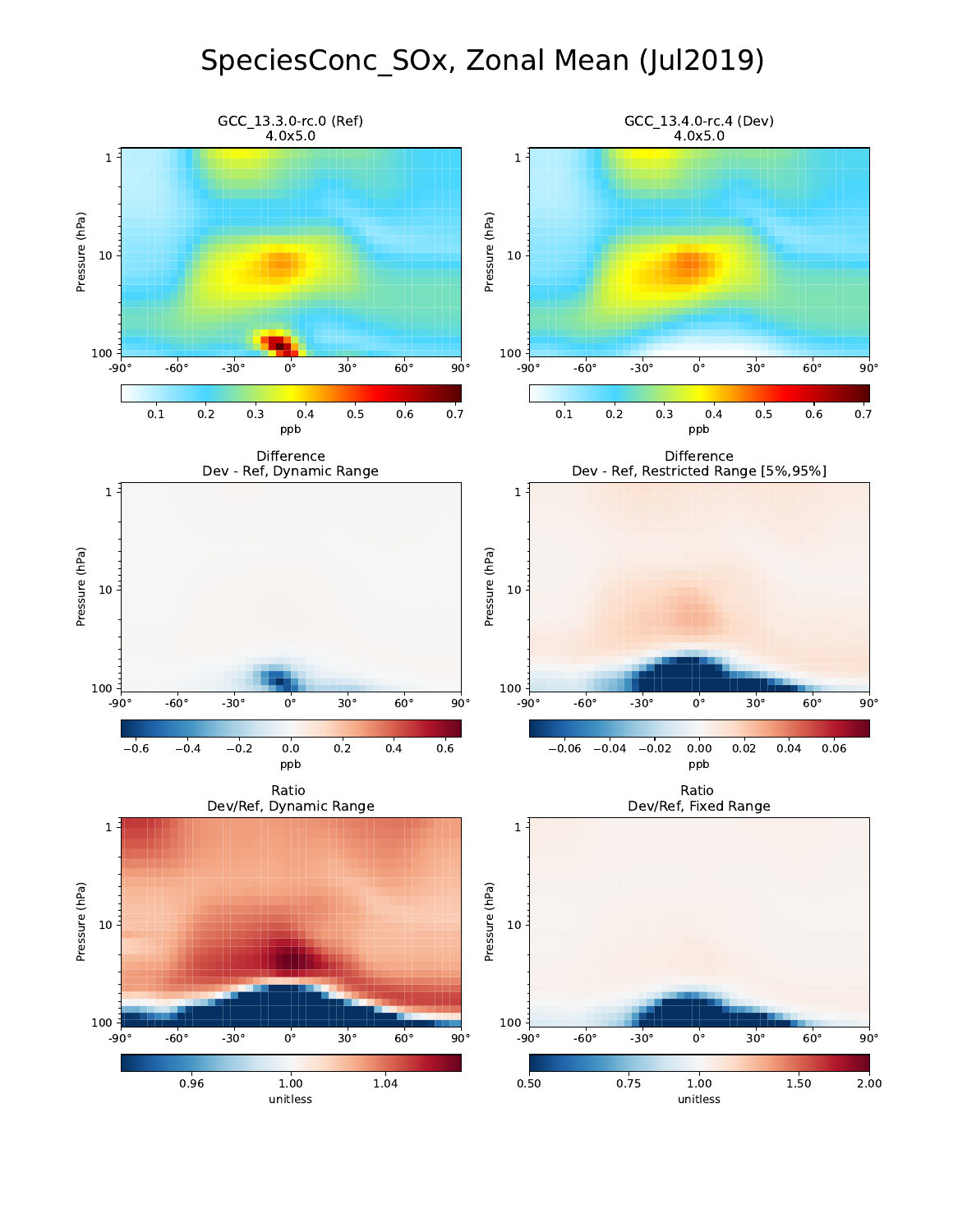### SpeciesConc\_DMS, Zonal Mean (Jul2019)

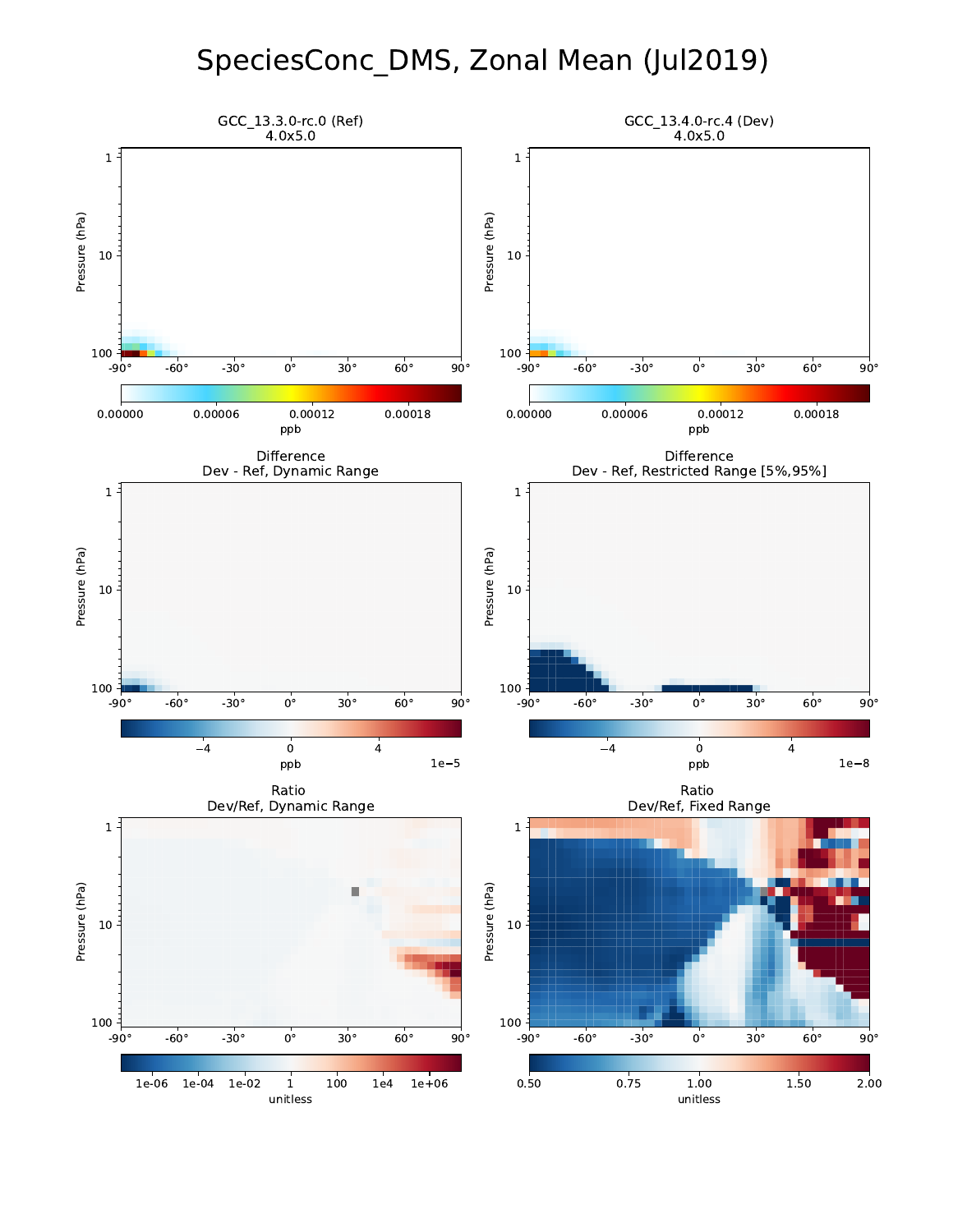### SpeciesConc\_HMS, Zonal Mean (Jul2019)

![](_page_2_Figure_1.jpeg)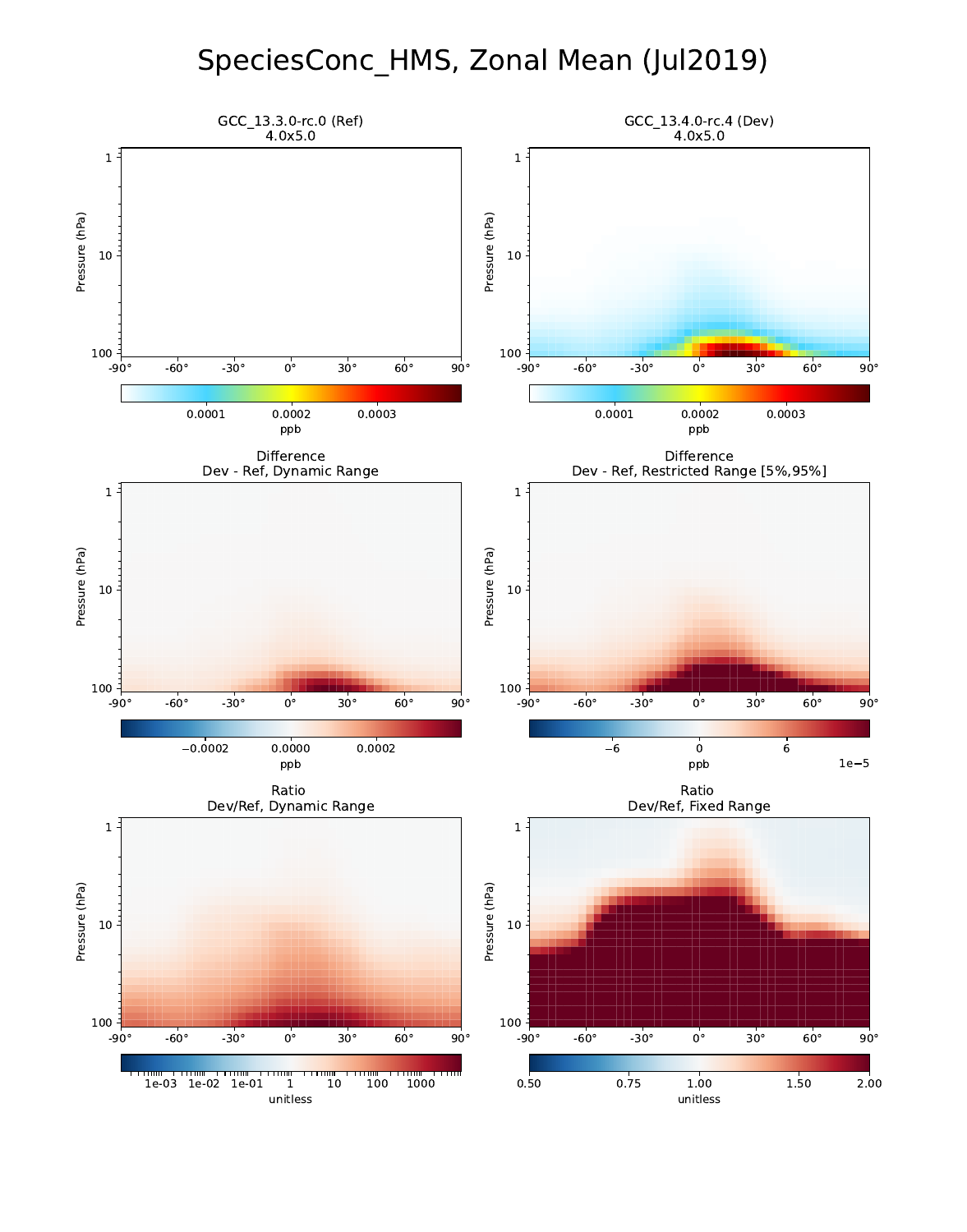### SpeciesConc\_MSA, Zonal Mean (Jul2019)

![](_page_3_Figure_1.jpeg)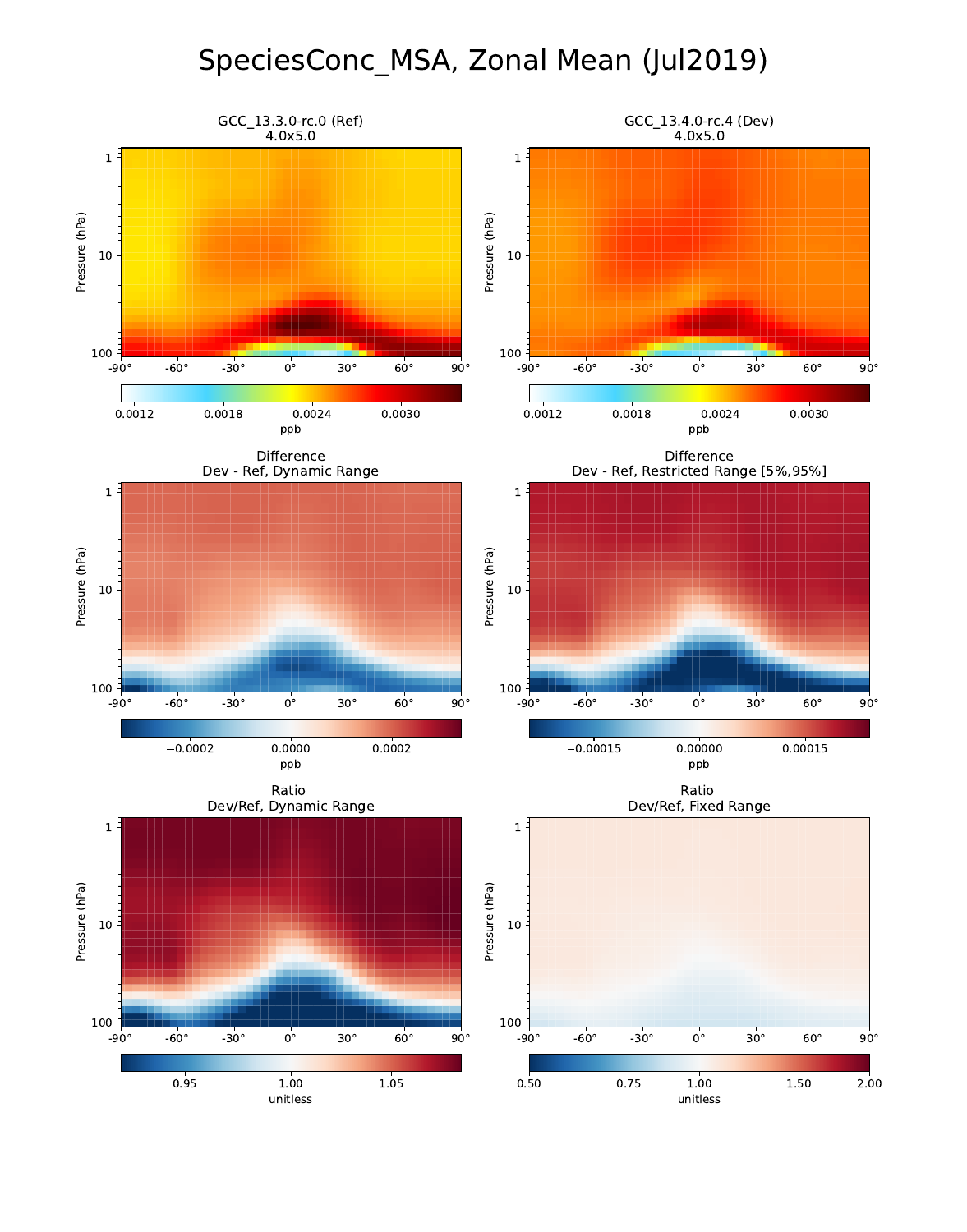# SpeciesConc\_OCS, Zonal Mean (Jul2019)

![](_page_4_Figure_1.jpeg)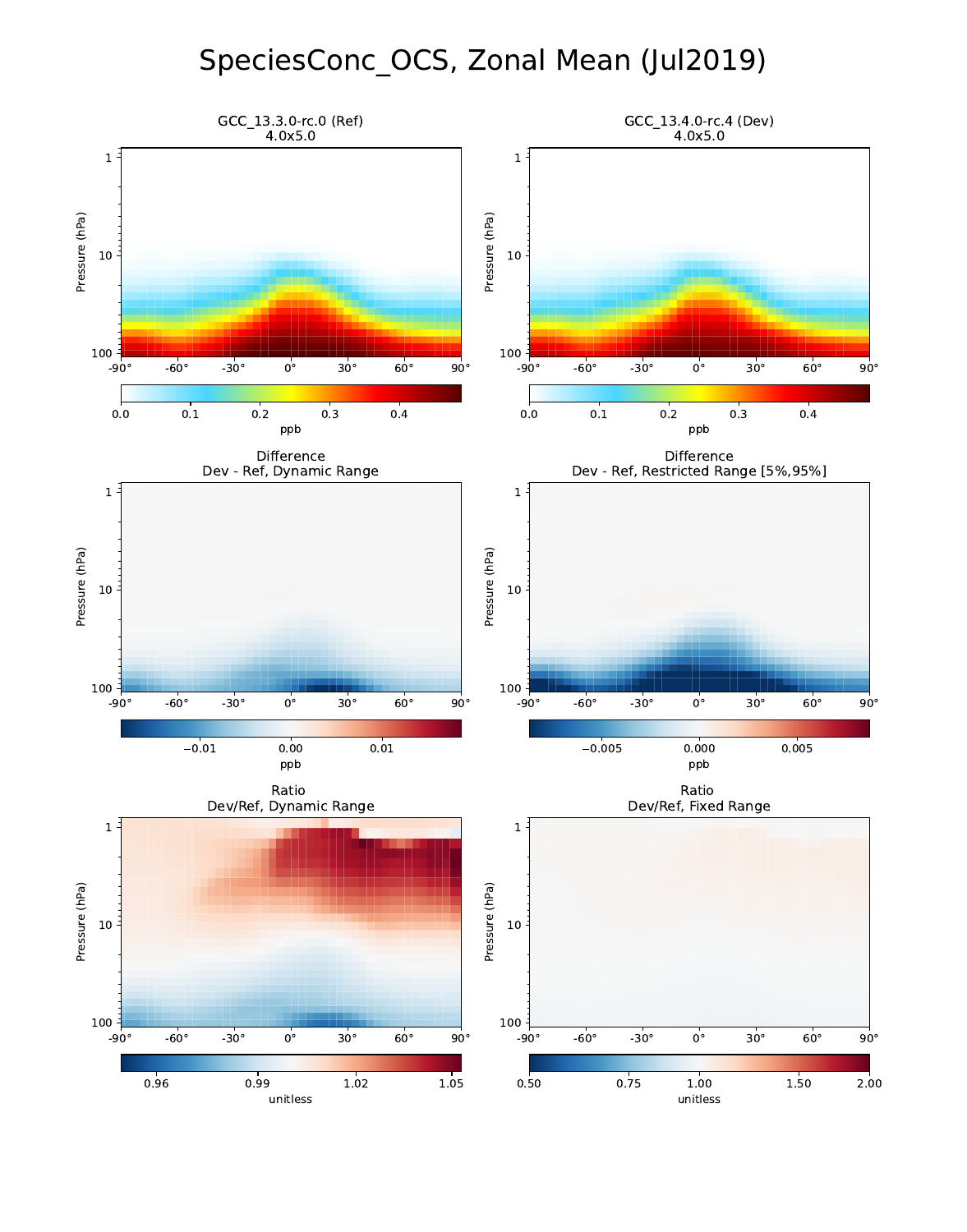## SpeciesConc\_SO2, Zonal Mean (Jul2019)

![](_page_5_Figure_1.jpeg)